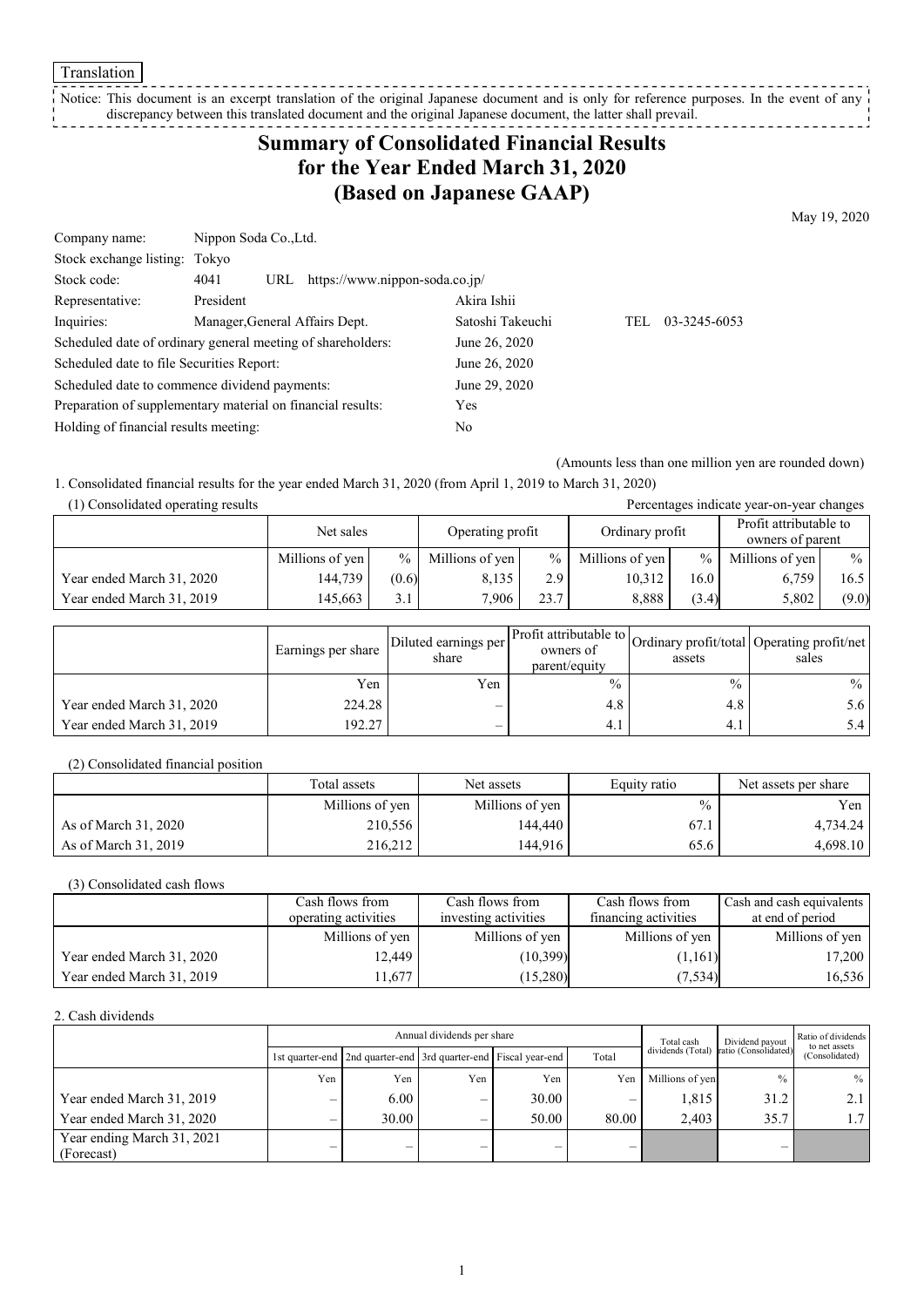3. Notes

| (1) Changes in significant subsidiaries during the year ended March 31, 2020<br>(changes in specified subsidiaries resulting in the change in scope of consolidation): | No  |
|------------------------------------------------------------------------------------------------------------------------------------------------------------------------|-----|
| (2) Changes in accounting policies, changes in accounting estimates, and restatement of prior period financial statements                                              |     |
| Changes in accounting policies due to revisions to accounting standards and other regulations:                                                                         | No. |
| Changes in accounting policies due to other reasons:                                                                                                                   | No  |
| Changes in accounting estimates:                                                                                                                                       | No  |

Restatement of prior period financial statements: No

(3) Number of issued shares (common shares)

Total number of issued shares at the end of the period (including treasury shares)

| As of March 31, 2020                               | 31,127,307 shares   As of March 31, 2019      | 31,127,307 shares |
|----------------------------------------------------|-----------------------------------------------|-------------------|
| Number of treasury shares at the end of the period |                                               |                   |
| As of March 31, 2020                               | 1,282,557 shares   As of March 31, 2019       | 951,112 shares    |
| Average number of shares during the period         |                                               |                   |
| Year ended March 31, 2020                          | 30,140,459 shares   Year ended March 31, 2019 | 30,179,323 shares |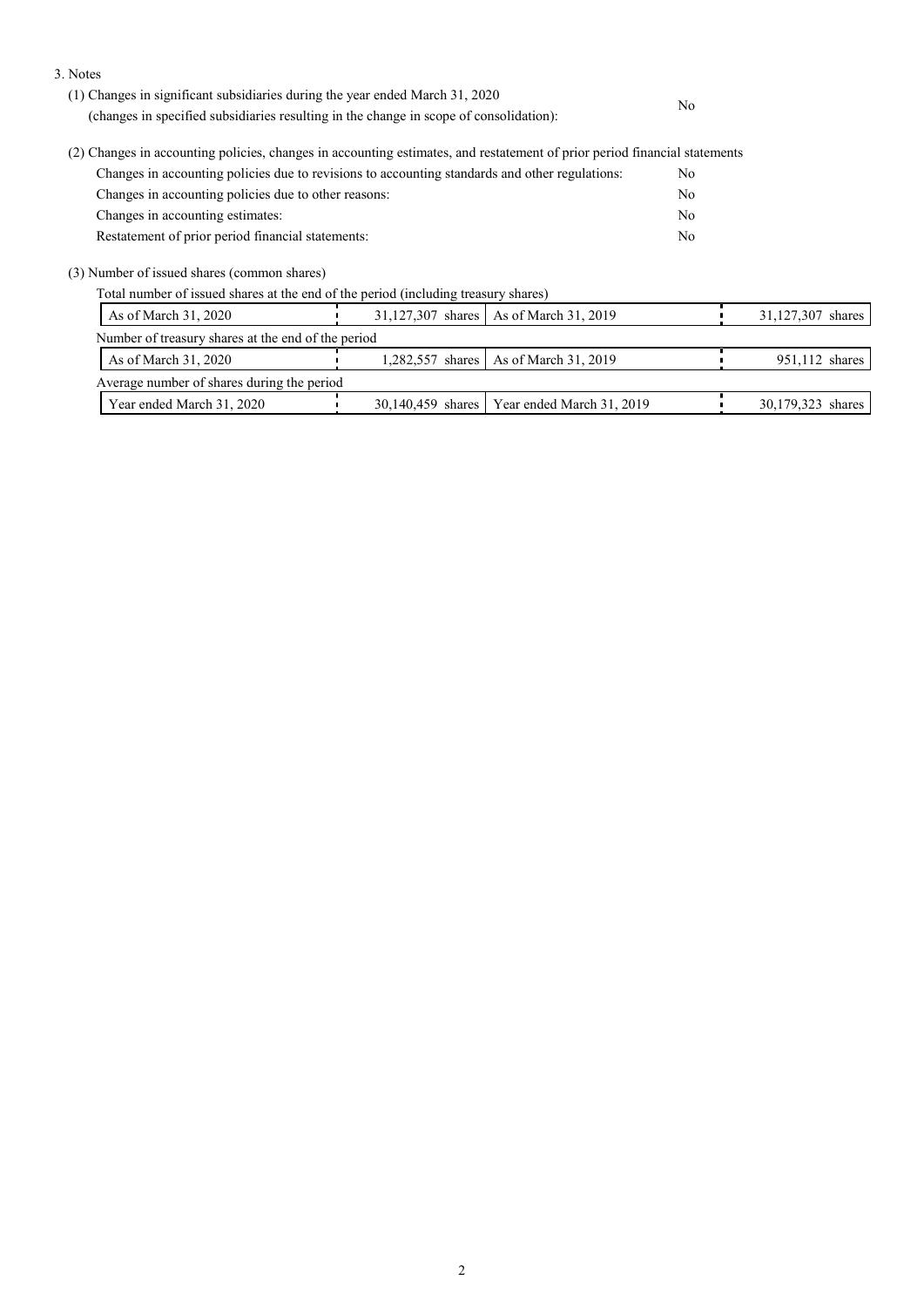# **Consolidated financial statements**

**Consolidated balance sheets**

|                                                     |                      | (Millions of yen)    |
|-----------------------------------------------------|----------------------|----------------------|
|                                                     | As of March 31, 2019 | As of March 31, 2020 |
| Assets                                              |                      |                      |
| Current assets                                      |                      |                      |
| Cash and deposits                                   | 16,565               | 17,229               |
| Notes and accounts receivable - trade               | 47,860               | 41,063               |
| Electronically recorded monetary claims - operating | 2,795                | 2,514                |
| Inventories                                         | 27,372               | 30,644               |
| Other                                               | 4,500                | 4,865                |
| Allowance for doubtful accounts                     | (199)                | (200)                |
| Total current assets                                | 98,895               | 96,117               |
| Non-current assets                                  |                      |                      |
| Property, plant and equipment                       |                      |                      |
| Buildings and structures                            | 60,787               | 61,937               |
| Accumulated depreciation                            | (42,704)             | (43,590)             |
| Buildings and structures, net                       | 18,082               | 18,347               |
| Machinery, equipment and vehicles                   | 113,465              | 114,195              |
| Accumulated depreciation                            | (93,201)             | (96, 140)            |
| Machinery, equipment and vehicles, net              | 20,264               | 18,055               |
| Tools, furniture and fixtures                       | 11,579               | 11,793               |
| Accumulated depreciation                            | (9,802)              | (9,910)              |
| Tools, furniture and fixtures, net                  | 1,776                | 1,882                |
| Land                                                | 15,111               | 14,909               |
| Construction in progress                            | 3,247                | 6,037                |
| Other                                               | 210                  | 1,636                |
| Accumulated depreciation                            | (200)                | (358)                |
| Other, net                                          | 9                    | 1,277                |
| Total property, plant and equipment                 | 58,491               | 60,509               |
| Intangible assets                                   |                      |                      |
| Goodwill                                            | 249                  | 13                   |
| Other                                               | 5,527                | 4,868                |
| Total intangible assets                             | 5,776                | 4,881                |
| Investments and other assets                        |                      |                      |
| Investment securities                               | 39,307               | 35,436               |
| Retirement benefit asset                            | 8,767                | 7,816                |
| Deferred tax assets                                 | 2,700                | 3,455                |
| Other                                               | 2,272                | 2,338                |
| Allowance for doubtful accounts                     | (0)                  | (1)                  |
| Total investments and other assets                  | 53,048               | 49,046               |
| Total non-current assets                            | 117,316              | 114,438              |
| Total assets                                        | 216,212              | 210,556              |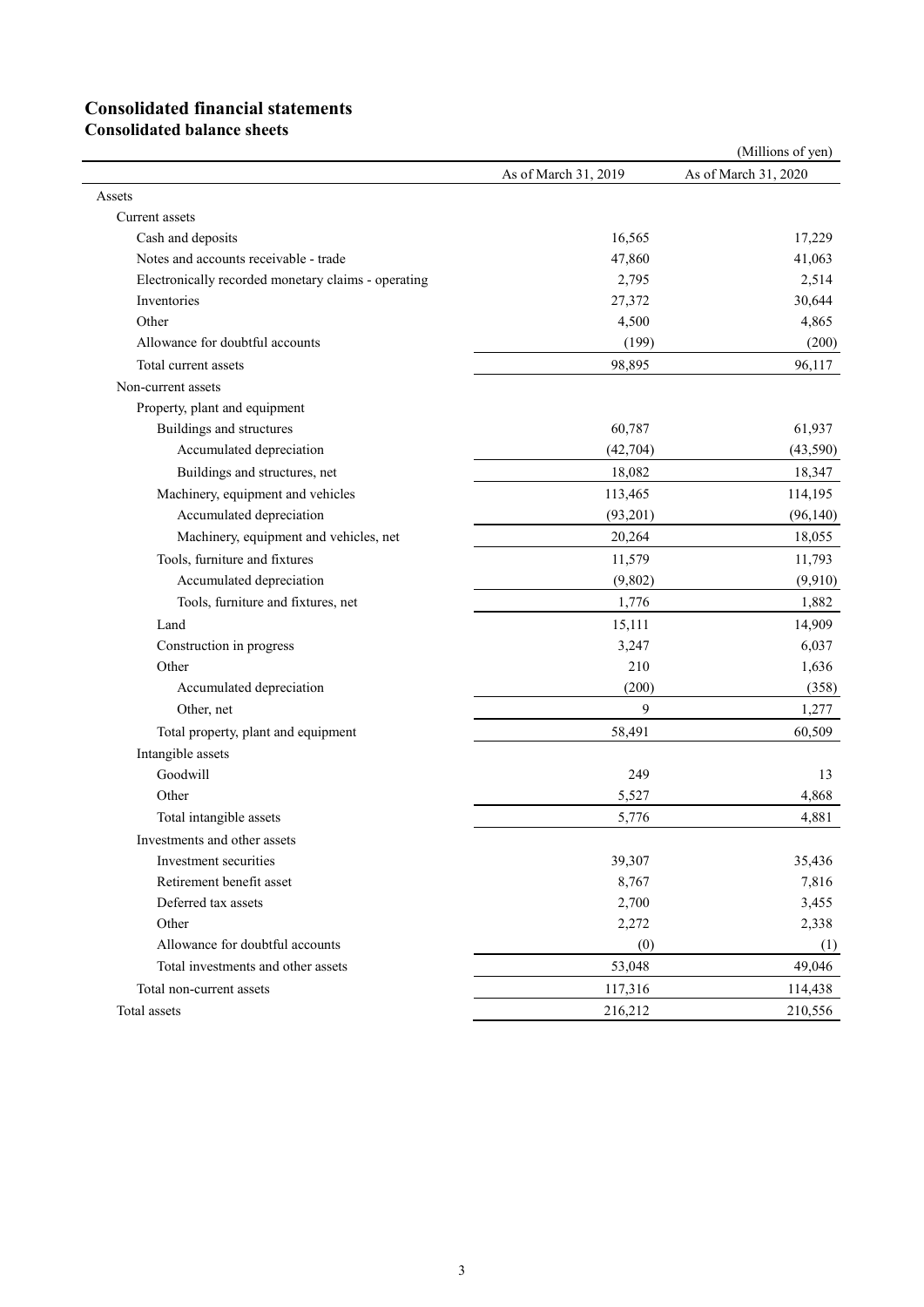|                                                       |                      | (Millions of yen)    |
|-------------------------------------------------------|----------------------|----------------------|
|                                                       | As of March 31, 2019 | As of March 31, 2020 |
| Liabilities                                           |                      |                      |
| <b>Current</b> liabilities                            |                      |                      |
| Notes and accounts payable - trade                    | 20,933               | 15,129               |
| Electronically recorded obligations - operating       | 2,717                | 2,383                |
| Short-term borrowings                                 | 15,501               | 14,420               |
| Income taxes payable                                  | 1,258                | 993                  |
| Provision for bonuses                                 | 2,900                | 2,953                |
| Other                                                 | 6,806                | 6,392                |
| Total current liabilities                             | 50,118               | 42,272               |
| Non-current liabilities                               |                      |                      |
| Long-term borrowings                                  | 10,604               | 13,514               |
| Deferred tax liabilities                              | 4,364                | 3,200                |
| Retirement benefit liability                          | 2,468                | 2,634                |
| Provision for environmental measures                  | 724                  | 543                  |
| Other                                                 | 3,014                | 3,951                |
| Total non-current liabilities                         | 21,177               | 23,843               |
| Total liabilities                                     | 71,295               | 66,116               |
| Net assets                                            |                      |                      |
| Shareholders' equity                                  |                      |                      |
| Share capital                                         | 29,166               | 29,166               |
| Capital surplus                                       | 29,359               | 29,359               |
| Retained earnings                                     | 80,166               | 85,111               |
| Treasury shares                                       | (2,250)              | (3, 184)             |
| Total shareholders' equity                            | 136,441              | 140,453              |
| Accumulated other comprehensive income                |                      |                      |
| Valuation difference on available-for-sale securities | 7,220                | 4,959                |
| Deferred gains or losses on hedges                    | (163)                | (163)                |
| Foreign currency translation adjustment               | (2,100)              | (3, 491)             |
| Remeasurements of defined benefit plans               | 373                  | (465)                |
| Total accumulated other comprehensive income          | 5,328                | 838                  |
| Non-controlling interests                             | 3,146                | 3,147                |
| Total net assets                                      | 144,916              | 144,440              |
| Total liabilities and net assets                      | 216,212              | 210,556              |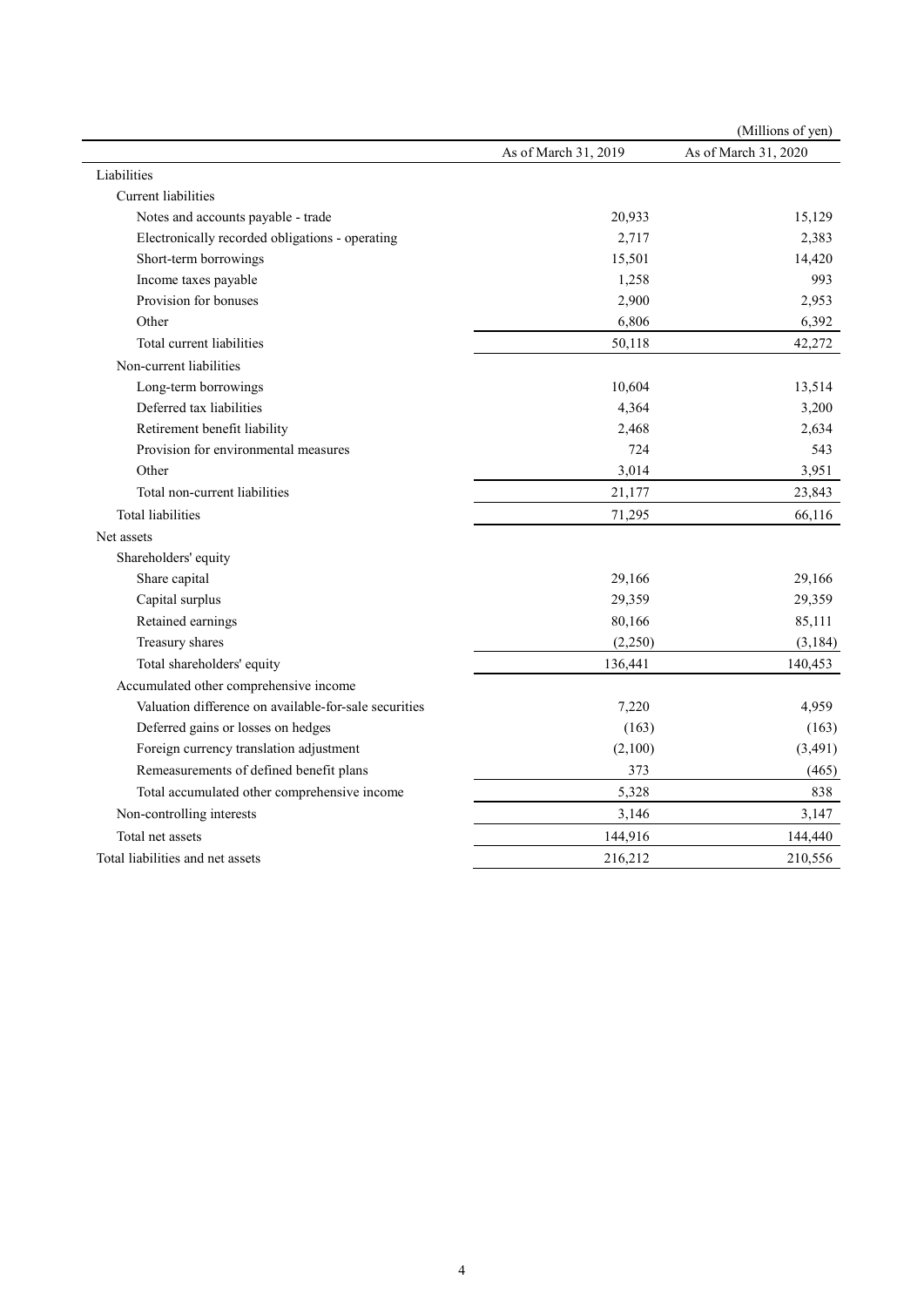#### **Consolidated statements of income and consolidated statements of comprehensive income Consolidated statements of income**

|                                                                 |                          | (Millions of yen) |
|-----------------------------------------------------------------|--------------------------|-------------------|
|                                                                 | Fiscal year ended        | Fiscal year ended |
|                                                                 | March 31, 2019           | March 31, 2020    |
| Net sales                                                       | 145,663                  | 144,739           |
| Cost of sales                                                   | 108,651                  | 106,818           |
| Gross profit                                                    | 37,012                   | 37,920            |
| Selling, general and administrative expenses                    | 29,105                   | 29,785            |
| Operating profit                                                | 7,906                    | 8,135             |
| Non-operating income                                            |                          |                   |
| Interest income                                                 | 33                       | 21                |
| Dividend income                                                 | 752                      | 679               |
| Share of profit of entities accounted for using equity method   |                          | 1,841             |
| Foreign exchange gains                                          | 190                      |                   |
| Rental income                                                   | 218                      | 209               |
| Other                                                           | 703                      | 501               |
| Total non-operating income                                      | 1,897                    | 3,252             |
| Non-operating expenses                                          |                          |                   |
| Interest expenses                                               | 248                      | 230               |
| Share of loss of entities accounted for using equity method     | 1                        |                   |
| Foreign exchange losses                                         |                          | 250               |
| Other                                                           | 664                      | 593               |
| Total non-operating expenses                                    | 915                      | 1,074             |
| Ordinary profit                                                 | 8,888                    | 10,312            |
| Extraordinary income                                            |                          |                   |
| Gain on sales of investment securities                          | $\overline{\phantom{0}}$ | 58                |
| Gain on sales of non-current assets                             | 7                        | 49                |
| Total extraordinary income                                      | 7                        | 108               |
| <b>Extraordinary losses</b>                                     |                          |                   |
| Loss on abandonment of non-current assets                       | 179                      | 367               |
| Loss on sales of investment securities                          | 1                        | 158               |
| Impairment loss                                                 | 68                       | 1,609             |
| Loss on valuation of investments in capital of subsidiaries and |                          |                   |
| associates                                                      | 85                       |                   |
| One-hundredth anniversary commemorative expenses                |                          | 187               |
| Other                                                           | 29                       | 70                |
| Total extraordinary losses                                      | 364                      | 2,393             |
| Profit before income taxes                                      | 8,531                    | 8,027             |
| Income taxes - current                                          | 1,863                    | 1,656             |
| Income taxes - deferred                                         | 601                      | (593)             |
| Total income taxes                                              | 2,464                    | 1,063             |
| Profit                                                          | 6,066                    | 6,964             |
| Profit attributable to non-controlling interests                | 263                      | 204               |
| Profit attributable to owners of parent                         | 5,802                    | 6,759             |
|                                                                 |                          |                   |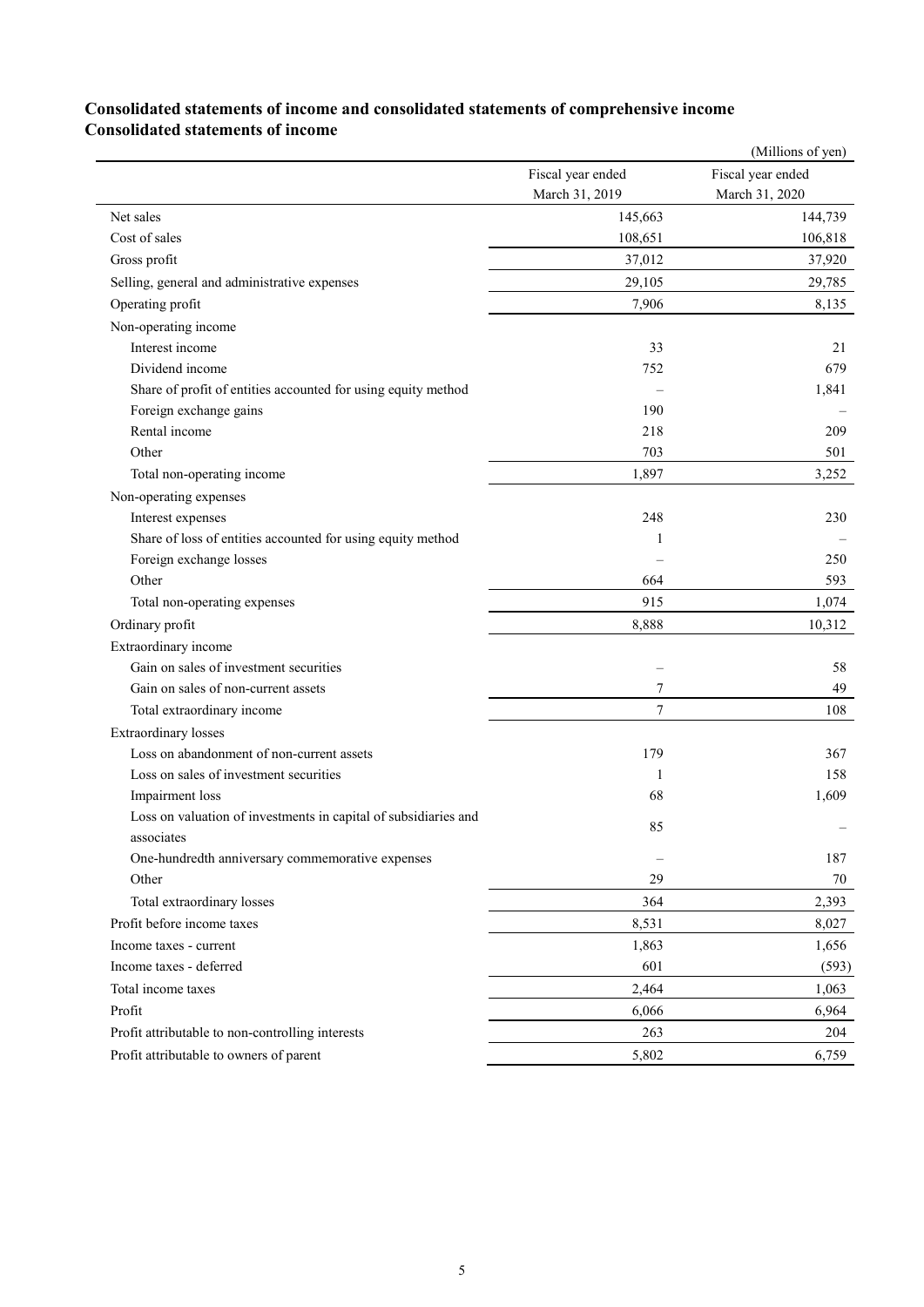## **Consolidated statements of comprehensive income**

|                                                           |                   | (Millions of yen) |
|-----------------------------------------------------------|-------------------|-------------------|
|                                                           | Fiscal year ended | Fiscal year ended |
|                                                           | March 31, 2019    | March 31, 2020    |
| Profit                                                    | 6,066             | 6,964             |
| Other comprehensive income                                |                   |                   |
| Valuation difference on available-for-sale securities     | (1,410)           | (2,288)           |
| Deferred gains or losses on hedges                        | (154)             | 60                |
| Foreign currency translation adjustment                   | (397)             | (632)             |
| Remeasurements of defined benefit plans, net of tax       | (103)             | (834)             |
| Share of other comprehensive income of entities accounted | (1,991)           |                   |
| for using equity method                                   |                   | (951)             |
| Total other comprehensive income                          | (4,058)           | (4,646)           |
| Comprehensive income                                      | 2,007             | 2,317             |
| Comprehensive income attributable to                      |                   |                   |
| Comprehensive income attributable to owners of parent     | 1,790             | 2,269             |
| Comprehensive income attributable to non-controlling      |                   |                   |
| interests                                                 | 216               | 47                |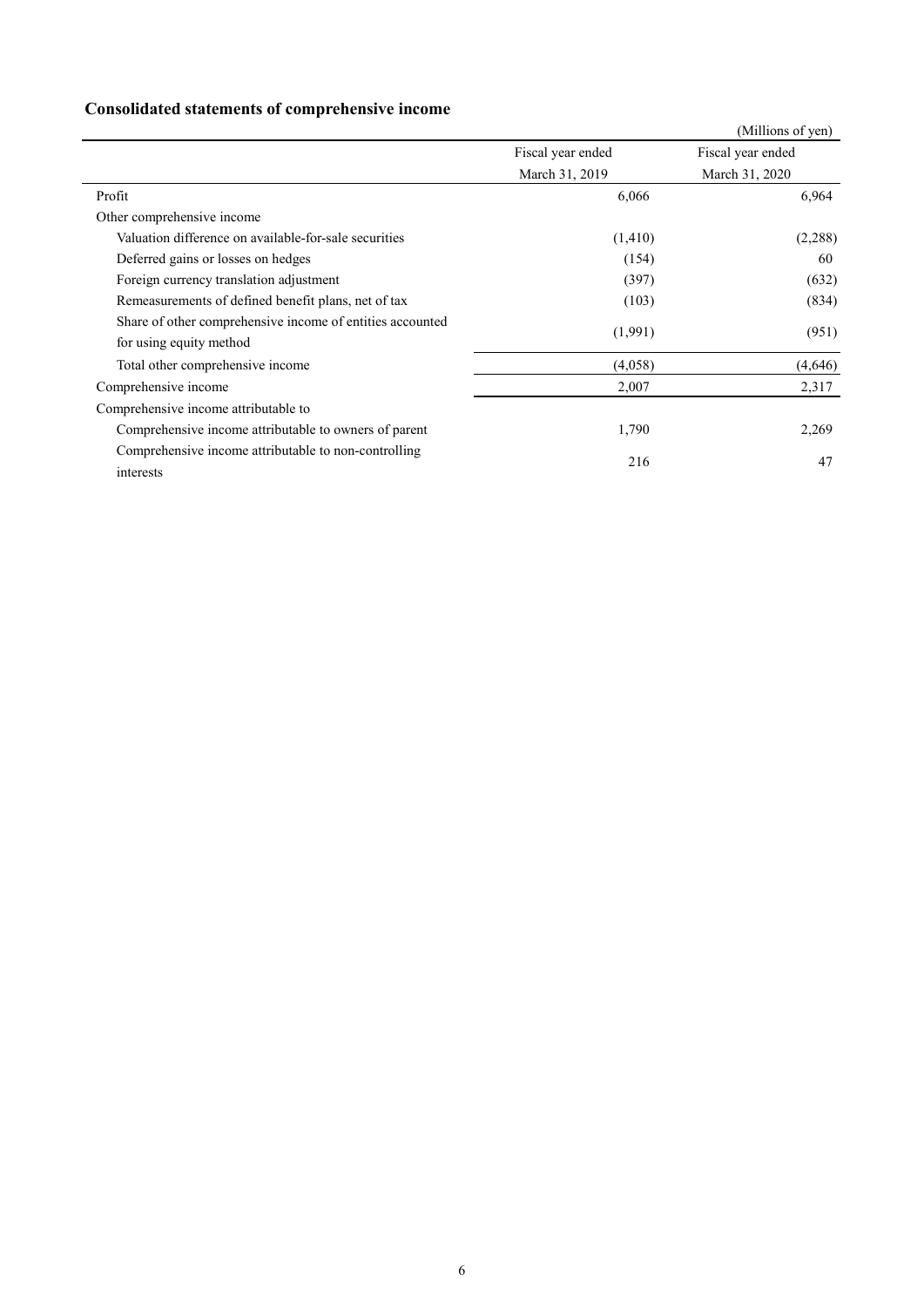## **Consolidated statements of changes in equity**

Fiscal year ended March 31, 2019

|                                                         |                          |                 |                   |                 | (Millions of yen)             |  |  |  |
|---------------------------------------------------------|--------------------------|-----------------|-------------------|-----------------|-------------------------------|--|--|--|
|                                                         | Shareholders' equity     |                 |                   |                 |                               |  |  |  |
|                                                         | Share capital            | Capital surplus | Retained earnings | Treasury shares | Total shareholders'<br>equity |  |  |  |
| Balance at beginning of period                          | 29,166                   | 29,359          | 76,179            | (2,235)         | 132,469                       |  |  |  |
| Changes during period                                   |                          |                 |                   |                 |                               |  |  |  |
| Dividends of surplus                                    |                          |                 | (1, 815)          |                 | (1,815)                       |  |  |  |
| Profit attributable to owners of<br>parent              |                          |                 | 5,802             |                 | 5,802                         |  |  |  |
| Purchase of treasury shares                             |                          |                 |                   | (17)            | (17)                          |  |  |  |
| Disposal of treasury shares                             |                          | (0)             |                   | $\overline{2}$  | 2                             |  |  |  |
| Net changes in items other<br>than shareholders' equity |                          |                 |                   |                 |                               |  |  |  |
| Total changes during period                             | $\overline{\phantom{m}}$ | (0)             | 3,987             | (15)            | 3,972                         |  |  |  |
| Balance at end of period                                | 29,166                   | 29,359          | 80,166            | (2,250)         | 136,441                       |  |  |  |

|                                                         | Accumulated other comprehensive income                          |                                          |                                                  |                                               |                                                          |                              |                  |
|---------------------------------------------------------|-----------------------------------------------------------------|------------------------------------------|--------------------------------------------------|-----------------------------------------------|----------------------------------------------------------|------------------------------|------------------|
|                                                         | Valuation<br>difference on<br>available-for-<br>sale securities | Deferred gains<br>or losses on<br>hedges | Foreign<br>currency<br>translation<br>adjustment | Remeasurements<br>of defined<br>benefit plans | Total<br>accumulated<br>other<br>comprehensive<br>income | Non-controlling<br>interests | Total net assets |
| Balance at beginning of period                          | 8,614                                                           | $\overline{7}$                           | 249                                              | 470                                           | 9,340                                                    | 2,991                        | 144,801          |
| Changes during period                                   |                                                                 |                                          |                                                  |                                               |                                                          |                              |                  |
| Dividends of surplus                                    |                                                                 |                                          |                                                  |                                               |                                                          |                              | (1, 815)         |
| Profit attributable to owners of<br>parent              |                                                                 |                                          |                                                  |                                               |                                                          |                              | 5,802            |
| Purchase of treasury shares                             |                                                                 |                                          |                                                  |                                               |                                                          |                              | (17)             |
| Disposal of treasury shares                             |                                                                 |                                          |                                                  |                                               |                                                          |                              | 2                |
| Net changes in items other<br>than shareholders' equity | (1,393)                                                         | (171)                                    | (2,350)                                          | (96)                                          | (4,011)                                                  | 154                          | (3,857)          |
| Total changes during period                             | (1,393)                                                         | (171)                                    | (2,350)                                          | (96)                                          | (4,011)                                                  | 154                          | 114              |
| Balance at end of period                                | 7,220                                                           | (163)                                    | (2,100)                                          | 373                                           | 5,328                                                    | 3,146                        | 144,916          |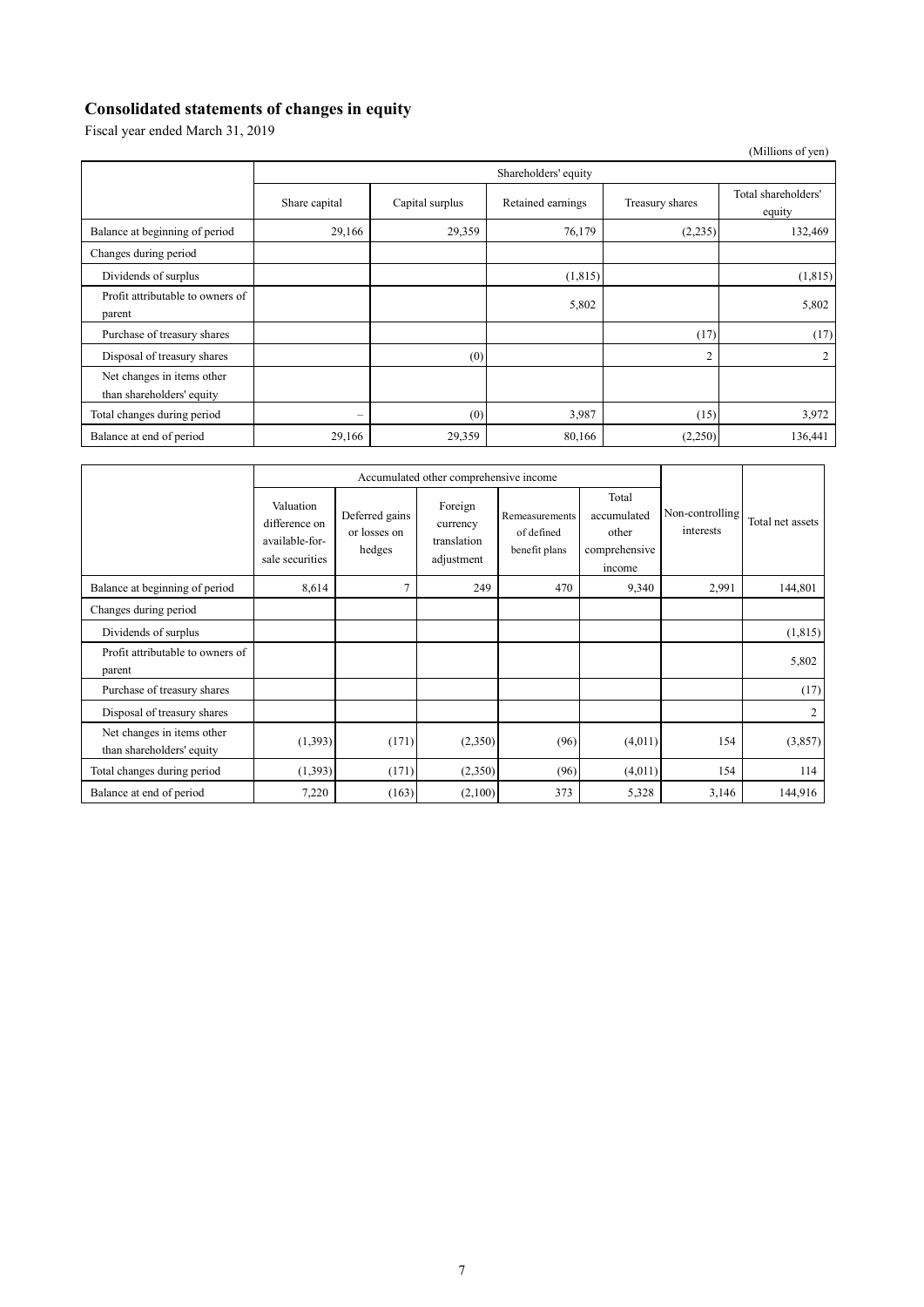#### Fiscal year ended March 31, 2020

(Millions of yen)

|                                                         | Shareholders' equity     |                 |                   |                 |                               |  |
|---------------------------------------------------------|--------------------------|-----------------|-------------------|-----------------|-------------------------------|--|
|                                                         | Share capital            | Capital surplus | Retained earnings | Treasury shares | Total shareholders'<br>equity |  |
| Balance at beginning of period                          | 29,166                   | 29,359          | 80,166            | (2,250)         | 136,441                       |  |
| Changes during period                                   |                          |                 |                   |                 |                               |  |
| Dividends of surplus                                    |                          |                 | (1,814)           |                 | (1,814)                       |  |
| Profit attributable to owners of<br>parent              |                          |                 | 6,759             |                 | 6,759                         |  |
| Purchase of treasury shares                             |                          |                 |                   | (938)           | (938)                         |  |
| Disposal of treasury shares                             |                          | (0)             |                   | 5               | 5                             |  |
| Net changes in items other<br>than shareholders' equity |                          |                 |                   |                 |                               |  |
| Total changes during period                             | $\overline{\phantom{0}}$ | (0)             | 4,944             | (933)           | 4,011                         |  |
| Balance at end of period                                | 29,166                   | 29,359          | 85,111            | (3,184)         | 140,453                       |  |

|                                                         | Accumulated other comprehensive income                          |                                          |                                                  |                                               |                                                          |                              |                  |
|---------------------------------------------------------|-----------------------------------------------------------------|------------------------------------------|--------------------------------------------------|-----------------------------------------------|----------------------------------------------------------|------------------------------|------------------|
|                                                         | Valuation<br>difference on<br>available-for-<br>sale securities | Deferred gains<br>or losses on<br>hedges | Foreign<br>currency<br>translation<br>adjustment | Remeasurements<br>of defined<br>benefit plans | Total<br>accumulated<br>other<br>comprehensive<br>income | Non-controlling<br>interests | Total net assets |
| Balance at beginning of period                          | 7,220                                                           | (163)                                    | (2,100)                                          | 373                                           | 5,328                                                    | 3,146                        | 144,916          |
| Changes during period                                   |                                                                 |                                          |                                                  |                                               |                                                          |                              |                  |
| Dividends of surplus                                    |                                                                 |                                          |                                                  |                                               |                                                          |                              | (1,814)          |
| Profit attributable to owners of<br>parent              |                                                                 |                                          |                                                  |                                               |                                                          |                              | 6,759            |
| Purchase of treasury shares                             |                                                                 |                                          |                                                  |                                               |                                                          |                              | (938)            |
| Disposal of treasury shares                             |                                                                 |                                          |                                                  |                                               |                                                          |                              | 5                |
| Net changes in items other<br>than shareholders' equity | (2,260)                                                         | $\mathbf{0}$                             | (1,390)                                          | (838)                                         | (4,490)                                                  |                              | (4, 488)         |
| Total changes during period                             | (2,260)                                                         | $\mathbf{0}$                             | (1,390)                                          | (838)                                         | (4, 490)                                                 |                              | (476)            |
| Balance at end of period                                | 4,959                                                           | (163)                                    | (3,491)                                          | (465)                                         | 838                                                      | 3,147                        | 144,440          |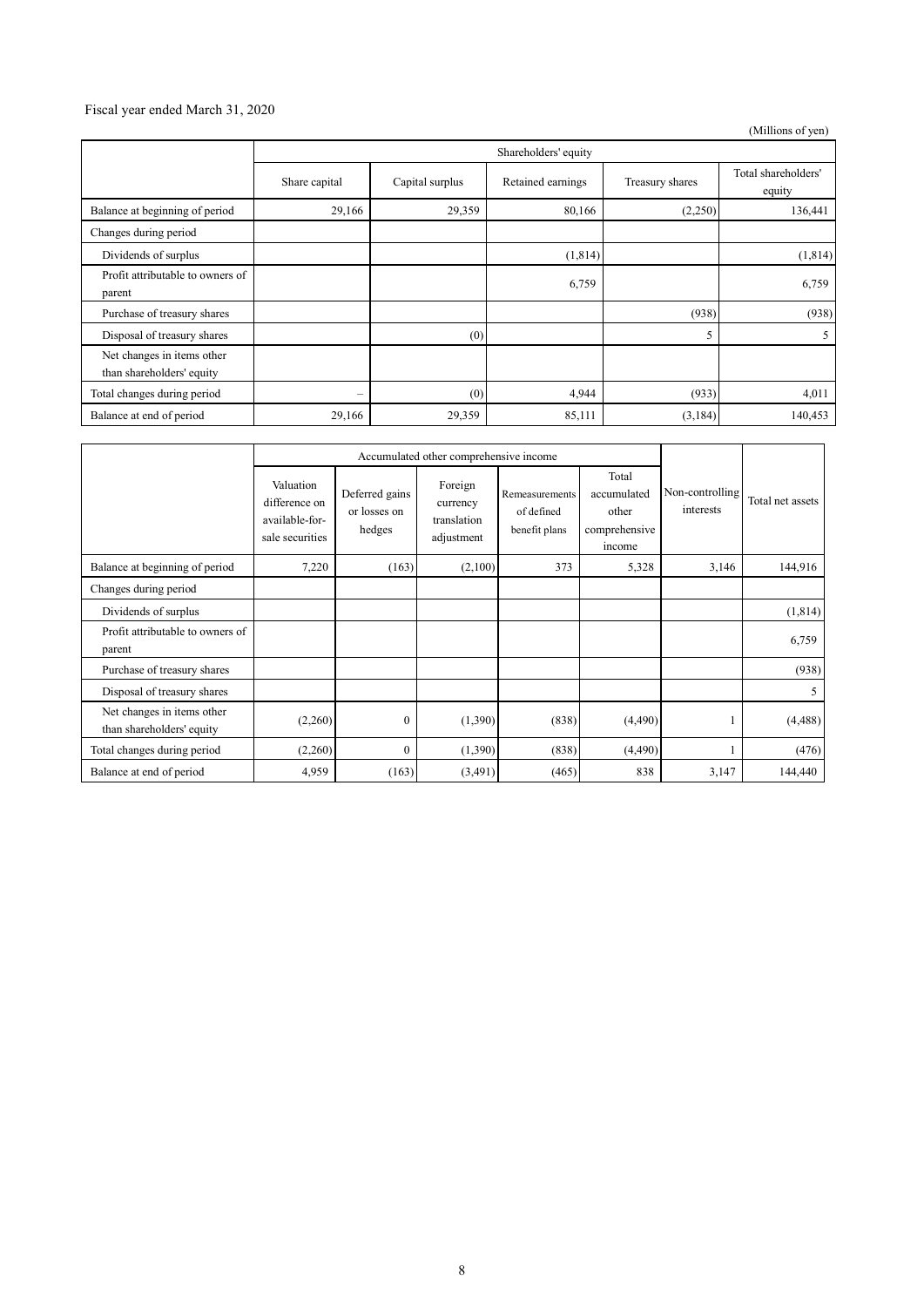#### **Consolidated statements of cash flows**

|                                                               |                   | (Millions of yen) |
|---------------------------------------------------------------|-------------------|-------------------|
|                                                               | Fiscal year ended | Fiscal year ended |
|                                                               | March 31, 2019    | March 31, 2020    |
| Cash flows from operating activities                          |                   |                   |
| Profit before income taxes                                    | 8,531             | 8,027             |
| Depreciation                                                  | 6,966             | 7,578             |
| Amortization of goodwill                                      | 235               | 236               |
| Impairment loss                                               | 68                | 1,609             |
| Share of loss (profit) of entities accounted for using equity | 1                 | (1, 841)          |
| method                                                        |                   |                   |
| Increase (decrease) in provision for bonuses                  | 131               | 54                |
| Increase (decrease) in allowance for doubtful accounts        | (5)               | 9                 |
| Decrease (increase) in retirement benefit asset               | (591)             | (483)             |
| Increase (decrease) in retirement benefit liability           | (67)              | 48                |
| Increase (decrease) in provision for environmental measures   | (179)             | (181)             |
| Interest and dividend income                                  | (785)             | (700)             |
| Interest expenses                                             | 248               | 230               |
| Loss on abandonment of non-current assets                     | 189               | 381               |
| Loss (gain) on valuation of investment securities             | 19                | 22                |
| Loss (gain) on sales of investment securities                 | 1                 | 99                |
| Decrease (increase) in trade receivables                      | (4, 430)          | 6,797             |
| Decrease (increase) in inventories                            | 99                | (3,383)           |
| Increase (decrease) in trade payables                         | 1,970             | (5,941)           |
| Other, net                                                    | (417)             | 545               |
| Subtotal                                                      | 11,986            | 13,108            |
| Interest and dividends received                               | 1,588             | 1,350             |
| Interest paid                                                 | (250)             | (231)             |
| Income taxes paid                                             | (1,648)           | (1,778)           |
| Net cash provided by (used in) operating activities           | 11,677            | 12,449            |
| Cash flows from investing activities                          |                   |                   |
| Purchase of property, plant and equipment                     | (8,526)           | (10, 481)         |
| Proceeds from sales of property, plant and equipment          | 166               | 236               |
| Purchase of intangible assets                                 | (588)             | (404)             |
| Purchase of investment securities                             | (80)              | (51)              |
| Proceeds from sales of investment securities                  | $\mathbf{0}$      | 498               |
| Purchase of shares of subsidiaries and associates             | (931)             |                   |
| Revenue from sales of investments in affiliates               | 112               |                   |
| Loan advances                                                 | (134)             | (17)              |
| Collection of loans receivable                                | 25                | 51                |
| Payments for retirement of property, plant and equipment      | (124)             | (186)             |
| Payments for acquisition of businesses                        | (5,229)           |                   |
| Other, net                                                    | 29                | (43)              |
| Net cash provided by (used in) investing activities           | (15,280)          | (10, 399)         |
|                                                               |                   |                   |